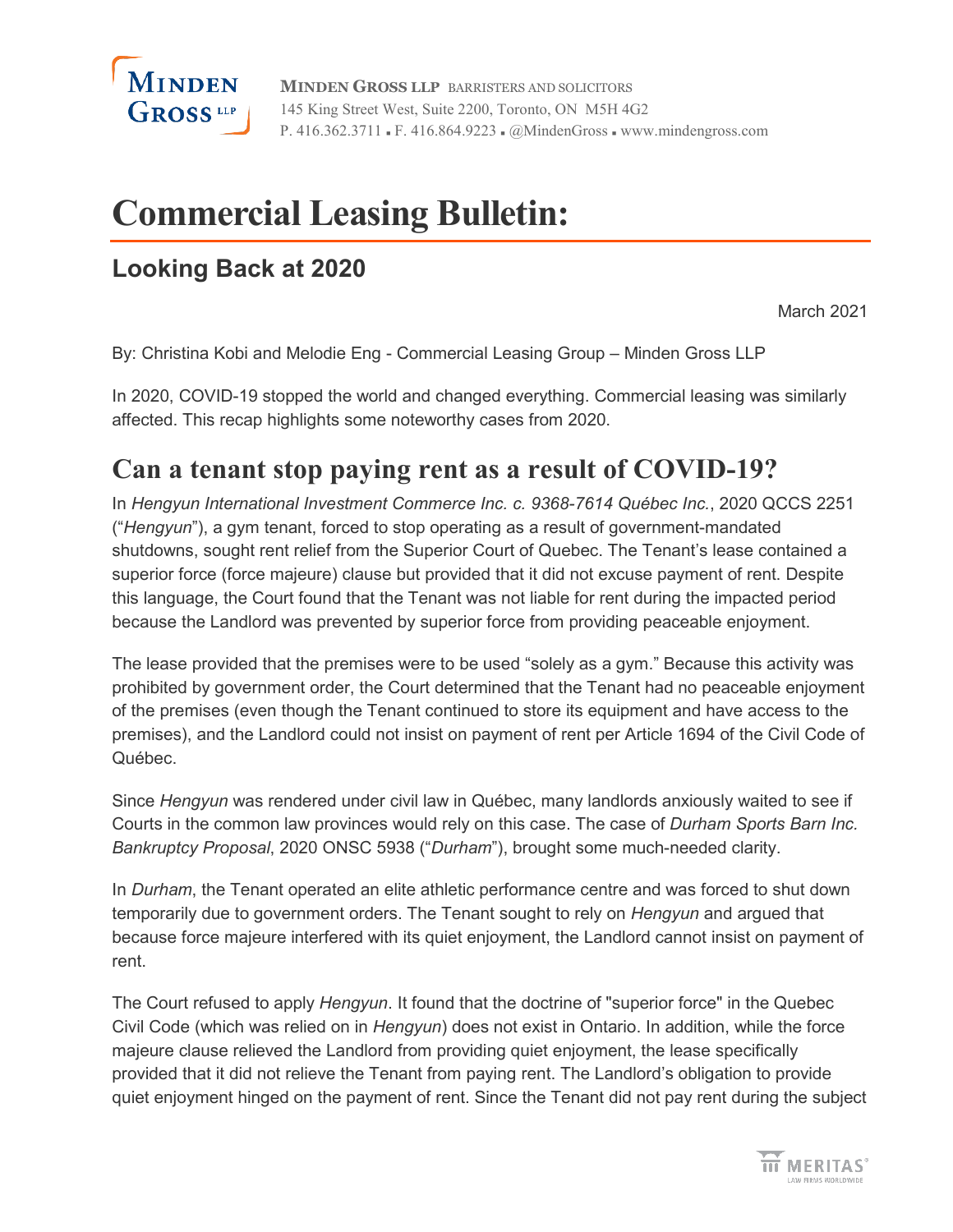

periods, the Landlord's obligation to provide quiet enjoyment did not arise. As a result, the Court found that the Tenant was not entitled to any rent relief during the government-mandated shutdown.

### **Does resulting physical damage under an insurance policy require actual tangible damage or can it include loss of use?**

Although not a leasing case, *MDS Inc. v. Factory Mutual Insurance Company (FM Global)*, 2020 ONSC 1924 ("*MDS*") caught the attention of many in the industry who were fielding questions on business interruption coverage for COVID-19 losses. Traditionally, insured parties do not have coverage where there is no "physical" damage (or loss). In *MDS*, the Ontario Superior Court of Justice considered the specific language of the policy, the factual matrix, and the parties' reasonable expectation. The Court broadly interpreted the term "physical damage" in that policy to include the "impairment of function or use of tangible property."

It is still uncertain whether a Court would broadly interpret "physical damage" to include "impairment of function or use of tangible property" in the context of a claim for COVID-19 business interruption loss. *MDS* did not deal directly with COVID-19 business interruption losses. However, this case sparked hope for the possibility of coverage – something that would have previously been denied outright due to no "physical" damage or loss.

### **Rights of a Commercial Landlord as a Creditor in Bankruptcy of Tenant**

The case of *Curriculum Services Canada/Services Des Programmes D'Etudes Canada (Re)* 2020 ONCA 267 ("*Curriculum*") deals with the rights of a commercial landlord, as a creditor, following the disclaimer of a lease by the trustee in bankruptcy (the "Trustee"). Following the Tenant's bankruptcy, the Landlord filed a proof of claim for a preferred claim pursuant to the *Bankruptcy and Insolvency Act* ("*BIA*") for three months of rental arrears and three months of accelerated rent, as well as an unsecured claim for tenant inducements and rent payable for the unexpired portion of the term ("Future Damages"). The Trustee disclaimed the lease and allowed the Landlord's preferred claim for rental arrears (limited to the value of the property on the premises), but the Trustee was silent on the Landlord's claim for accelerated rent and disallowed the Landlord's claim for Future Damages.

The Landlord appealed the Trustee's decision to the Ontario Superior Court of Justice, pointing to the seminal case of *Highway Properties Ltd. v. Kelly Douglas and Co. Ltd.*, [1971] S.C.R. 562 (S.C.C.) ("*Highway Properties*"), where the Supreme Court of Canada ("SCC") introduced the concept that a landlord, who terminates the lease of a defaulting tenant, is entitled to claim damages equal to the rent that would have been payable for the unexpired term of the lease, less the rentable value of the premises for that period of time. The Landlord argued that its losses flowing from the disclaimer of lease were contractual damages and should be treated equally with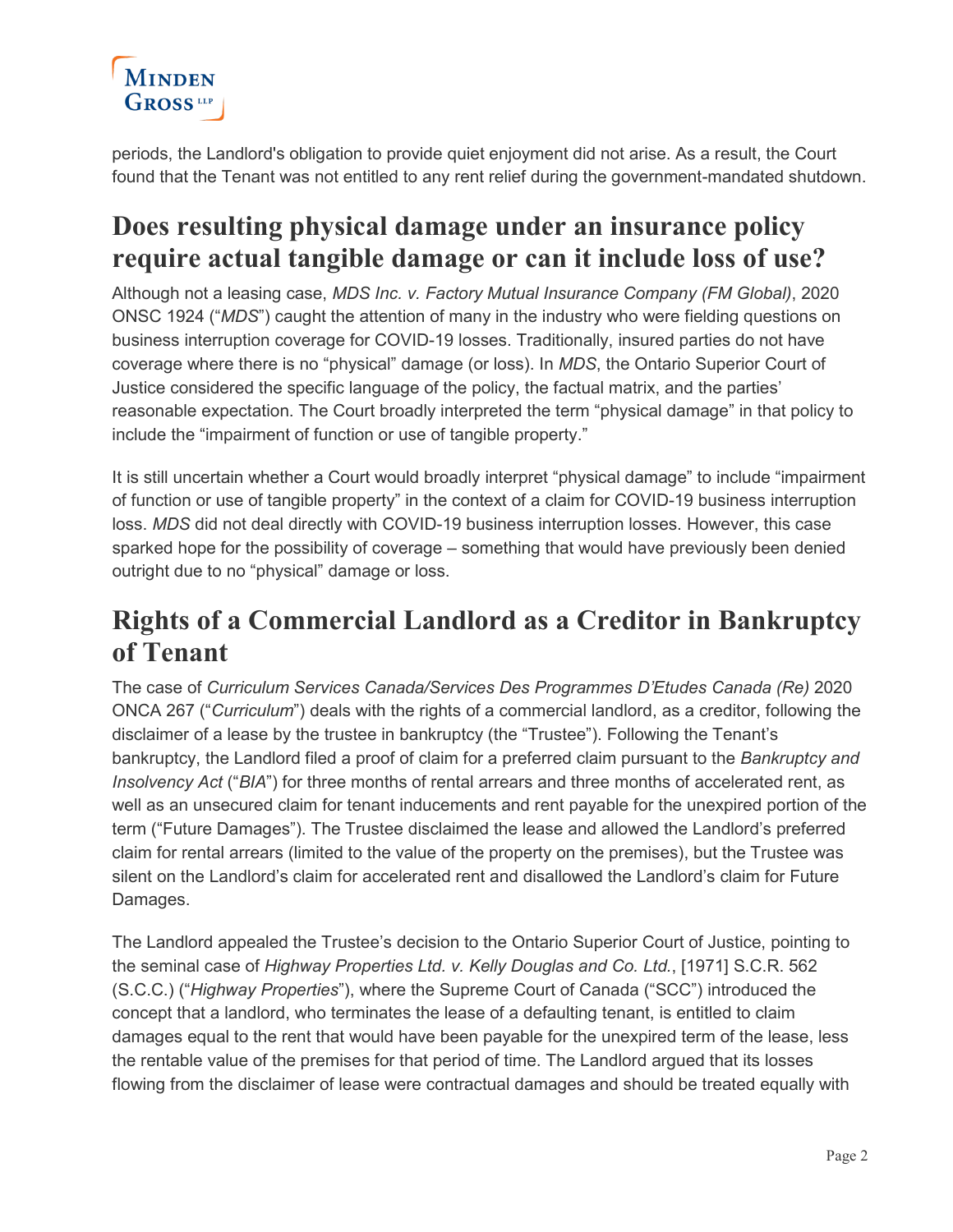

any contractual damages potentially suffered by the Tenant's other creditors. The Superior Court sided with the Trustee and dismissed the Landlord's appeal.

The Ontario Court of Appeal allowed the Landlord to rank as an unsecured creditor for the balance of its preferred claim (for three months of accelerated rent). However, it found that the disclaimer of the lease by the Trustee operated to end the Tenant's obligations under the lease and dismissed the Landlord's claim as an unsecured creditor for the Future Damages.

The Court of Appeal found that on disclaimer of a commercial lease by a Trustee, a landlord has no claim as an unsecured creditor for Future Damages, except for three months' accelerated rent as provided under the *BIA*. Further, while *Highway Properties* recognized that a lease is also a contract and provided for a landlord's option to accept a tenant's repudiation and sue for Future Damages, the case did not address a situation of bankruptcy or insolvency. The remedies for a tenant's repudiation do not apply once a Trustee has disclaimed the lease.

While the Ontario Court of Appeal correctly allowed the Landlord's preferred claim for three months accelerated rent, in our view it is questionable whether its decision regarding Future Damages is correct in law given the SCC's decision in *Highway Properties*. Unfortunately, since the Landlord chose not to appeal to the SCC, the Court of Appeal's decision in *Curriculum* is now binding law in Ontario and will be relied upon by Trustees to reject a landlord's unsecured claim for Future Damages.

### **Good news for Landlords – Letter of Credit draws are not limited to a Landlord's preferred claim under the BIA**

On October 28, 2020, the Ontario Court of Appeal released its decision in *7636156 Canada Inc. (Re)*, 2020 ONCA 681 ("*OMERS*"), on appeal from the decision of the Ontario Superior Court of Justice in *7636156 Canada Inc. v. OMERS Realty Corporation*, 2019 ONSC 6106. The case held that a landlord was entitled to draw on the full amount of a letter of credit obtained by virtue of its lease with an insolvent tenant, instead of just the preferred claim equal to three months' worth of accelerated rent under the BIA.

In *OMERS*, the Landlord leased its property to the Tenant for a term of ten years. After four years, the Tenant made an assignment in bankruptcy and shortly thereafter, the Trustee disclaimed the lease. Schedule C of the lease required the Tenant to arrange for a letter of credit ("LOC") in favour of the Landlord as beneficiary. The lease stipulated that the LOC stood as security in the event of the Tenant's bankruptcy. In accordance with its rights under the Lease, the Landlord drew down the full amount of the LOC after the bankruptcy. The Trustee moved for a determination of the total amount that the Landlord was entitled to draw on the LOC and sought repayment of any excess withdrawals by the Landlord.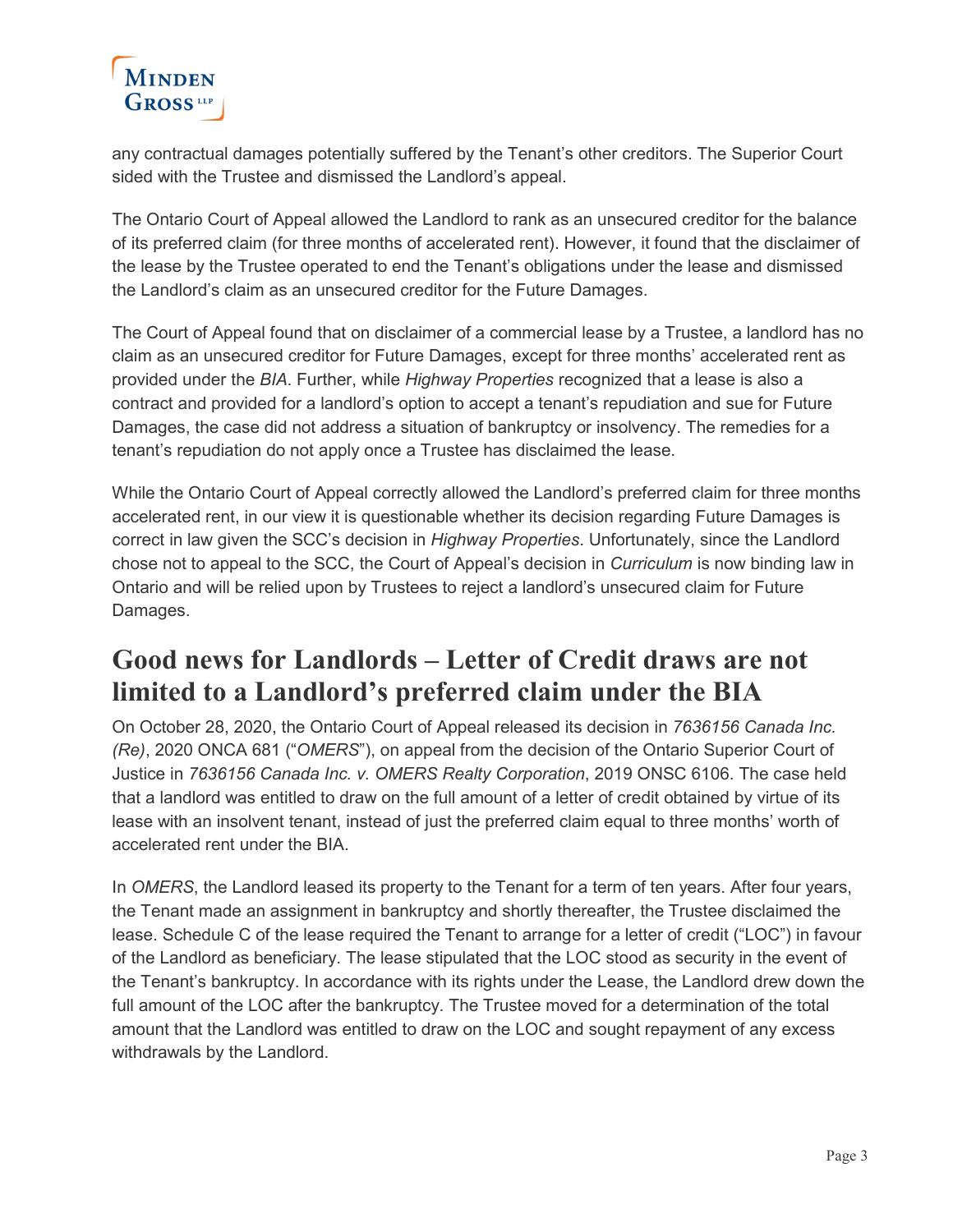

The motions judge found in favour of the Trustee and rejected the Landlord's submission that it was entitled to draw on the LOC for damages suffered as a result of the disclaimer of the Lease. The motions judge concluded that the Landlord was only entitled to draw on the LOC for three months accelerated rent because:

- 1) a Trustee's disclaimer of a lease operates as a voluntary surrender of a lease by the tenant with consent of the landlord, which extinguishes all obligations of the tenant under the lease; and
- 2) upon disclaimer of lease, a bankrupt tenant no longer owes any obligations to the landlord under the lease.

According to the motions judge, this conclusion was not affected by the SCC's decision in *Crystalline Investments Ltd. v. Domgroup Ltd.*, [2004] 1 S.C.R. 60 (S.C.C.). In *OMERS*, the bank's obligation to make payments (as issuer of the LOC) was wholly dependent on the continued existence of the tenant's obligations under the lease.

The Landlord's appeal was allowed and the Ontario Court of Appeal found that the motions judge erred in finding that the Landlord's entitlement to draw on the LOC is limited to its preferred claim under the BIA.

It's worth noting the following points:

- (a) the Court noted that the lower court did not have the benefit of the Court of Appeal's decision in *Curriculum*, which clarified that the Trustee's disclaimer of a lease does not operate as a voluntary surrender of a lease with the consent of the landlord for all purposes. Rather, a Trustee's disclaimer of a bankrupt tenant's lease ends the rights and remedies of the landlord against the bankrupt tenant's estate with respect to the unexpired term of the lease, apart from the three months' worth of accelerated rent provided under the *BIA* and the *Commercial Tenancies Act* (Ontario);
- (b) the principle of independence or autonomy (also referred to as the "autonomy principle") applies to LOCs because the issuing bank has an obligation to make payment to the beneficiary which is independent of the underlying transaction;
- (c) upon an in-depth review of jurisprudence, the Court found that the principles of insolvency law do not override the principle of autonomy of LOCs, nor do they limit the landlord's right to draw on the LOC in excess of its preferred claim under the *BIA*;
- (d) the Court recognized the recent SCC decision in *Chandos Construction Ltd. v. Deloitte Restructuring Inc.*, 2020 SCC 25 ("*Chandos*"), which reaffirmed the "anti-deprivation rule" which voids contractual provisions that operate to remove value from an insolvent person's estate that would otherwise be available to the creditors. Applying the *Chandos* case, the anti-deprivation rule is not violated when commercial parties protect themselves against a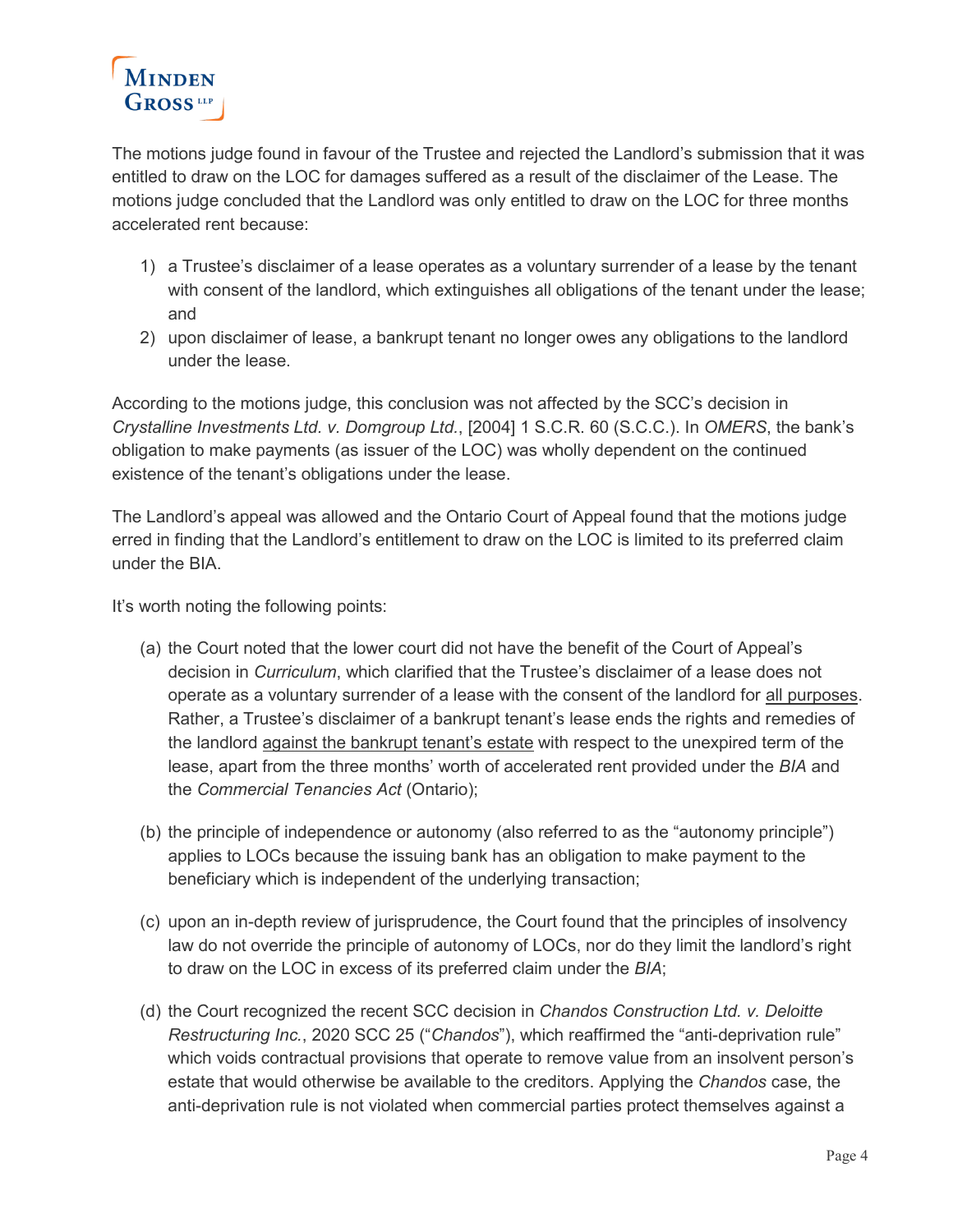

contracting counterparty's insolvency by taking security, acquiring insurance, or requiring a third-party guarantee.

Canadian landlords breathed a collective sigh of relief when the Ontario Court of Appeal overturned the troubling lower court decision in *OMERS*. Unfortunately, this may be short-lived as the Trustee is seeking leave to appeal to the Supreme Court of Canada.

### **Conclusion**

As we continue into 2021, we expect there will be more COVID-19 and insolvency-related leasing cases, as tenants continue to struggle with the economic challenges brought on by COVID-19.

We will continue to provide regular updates on commercial leasing issues in Canada. If you have any questions or would like to obtain legal advice on any leasing issues or commercial leasing litigation, please contact any lawyer in our Commercial Leasing Group.

### **Commercial Leasing Group**

#### **[Stephen Posen](https://www.mindengross.com/our-people/details/stephen-posen)**

Chair, Commercial Leasing Group e: [sposen@mindengross.com](mailto:sposen@mindengross.com) p: (416) 369-4103

**Ian Cantor** Partner, Litigation Group e: [icantor@mindengross.com](mailto:icantor@mindengross.com) p: (416) 369-4314

#### **[Christina Kobi](https://www.mindengross.com/our-people/details/christina-kobi)**

Partner, Commercial Leasing Group e: [ckobi@mindengross.com](mailto:ckobi@mindengross.com) p: (416) 369-4154

#### **[Benjamin Radcliffe](https://www.mindengross.com/our-people/details/benjamin-radcliffe)**

Partner, Commercial Leasing Group e: [bradcliffe@mindengross.com](mailto:bradcliffe@mindengross.com) p: (416) 369-4112

#### **Catherine Francis**

Partner, Litigation Group e: [cfrancis@mindengross.com](mailto:%20cfrancis@mindengross.com) p: (416) 369-4137

#### **[Michael Horowitz](https://www.mindengross.com/our-people/details/michael-horowitz)**

Partner, Commercial Leasing Group e: [mhorowitz@mindengross.com](mailto:mhorowitz@mindengross.com) p: (416) 369-4121

#### **[Boris Zayachkowski](https://www.mindengross.com/our-people/details/boris-zayachkowski)**

Partner, Commercial Leasing Group e: [bzayachkowski@mindengross.com](mailto:bzayachkowski@mindengross.com) p: (416) 369-4117

#### **[Melodie Eng](https://www.mindengross.com/our-people/details/melodie-eng)**

Associate, Commercial Leasing Group e: [meng@mindengross.com](mailto:meng@mindengross.com) p: (416) 369-4161